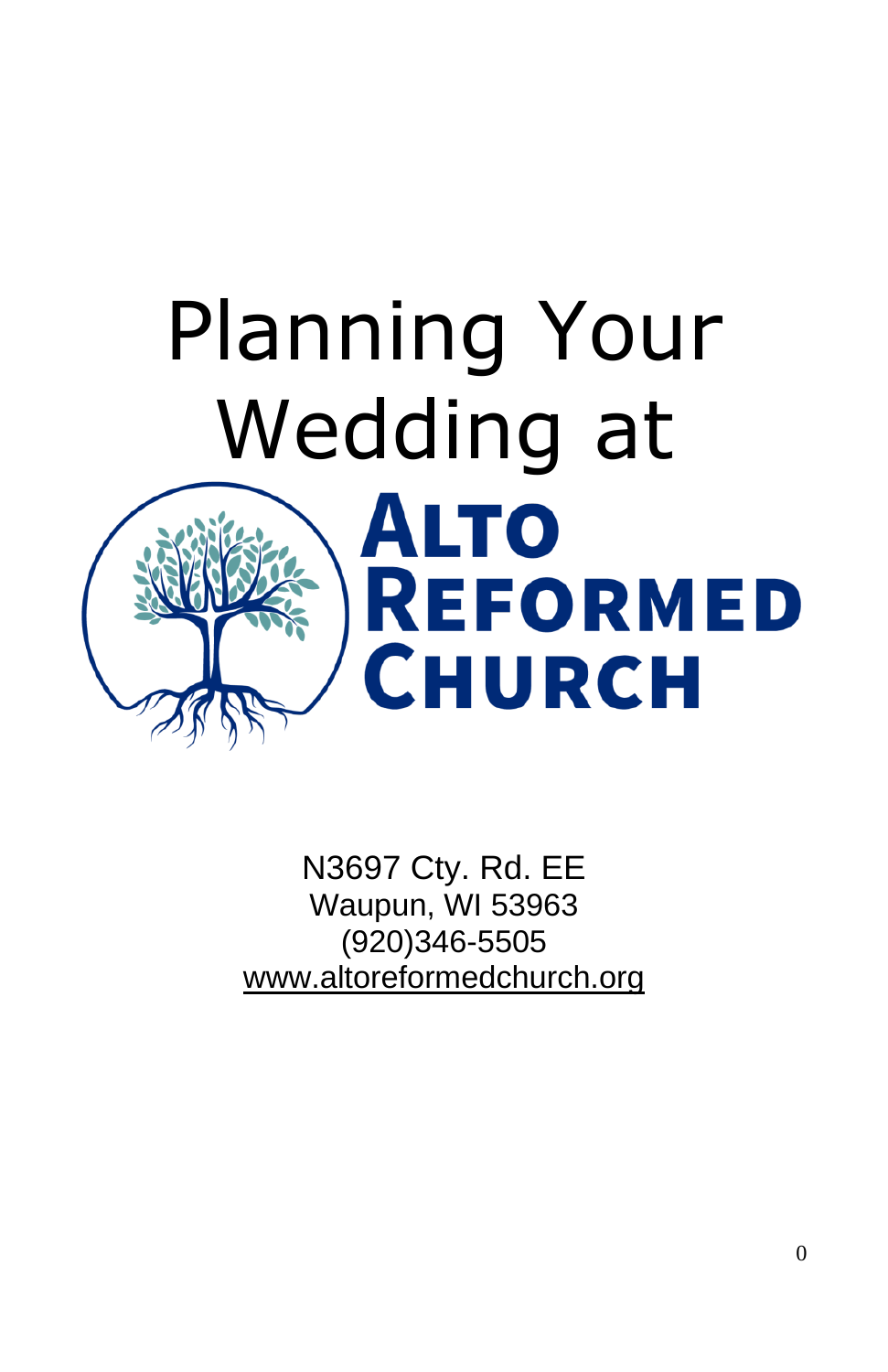# **Congratulations!**

Alto Reformed Church is excited you have made a decision to enter into the covenant relationship of marriage. We are here to help you start your marriage on the right foot and establish a foundation for a successful, life-long relationship. It's vital your marriage gets a great start!

### **Our Beliefs Regarding Marriage**

We believe God has called the church to be a voice of both grace and truth. Jesus showed both of these to the woman caught in adultery. In John 8, he said to her, *"Then neither do I condemn you [grace],.. Go now and leave your life of sin. [truth]" (*John 8:11) Jesus did not throw stones or let others throw stones, but he did call for a change in behavior. It's important to note Jesus is not just holding up some really high moral standard just because God demands it, but he is urging us toward what is best for us. While the woman in John 8 was guilty of sin, Jesus shows her the path of both grace and truth. Both work together to bring joy, peace, and life. This is our desire for you.

With this in mind, here are some key truths we see in God's Word. **Singleness** is a good and honorable state. (1 Cor. 7:8)

**Marriage** is a sacred relationship between one man and one woman (Gen. 2:22-23; Mat. 19:5; Romans 1:26-27) where ideally the husband loves sacrificially and the wife joyfully respects and submits to her husband. (Eph. 5:21-33)

**Divorce** is a tragic event permitted when there is sexual infidelity, spousal abuse, or desertion. (Mat. 5:32, 19:9; 1 Cor. 7:15) God longs for us to reconcile broken relationships and desires for us to do all we can to live at peace with one another. (Rom. 12:18)

**Remarriage** is permitted when an innocent party has gone through a divorce (Mat. 5:32), a spouse has died (Rom. 7:2; 1 Cor. 7:39), the divorce took place before a salvation experience (2 Cor. 5:17), or appropriate repentance and restitution has been made (1 John 1:9; Num. 5:7).

**Premarital sex** does not lead to a better marriage and should be avoided.

*"Unfortunately, research shows that cohabitation is correlated with greater likelihood of unhappiness and domestic violence in the relationship… If a cohabiting couple ultimately marries, they tend to report lower levels of marital satisfaction and a higher propensity to divorce."* (The Problem With Living Together, By Jennifer Roback Morse, [www.focusonthefamily.com/marriage/preparing-for](http://www.focusonthefamily.com/marriage/preparing-for-marriage/test-driving-marriage/the-problem-with-living-together)[marriage/test-driving-marriage/the-problem-with-living-together\)](http://www.focusonthefamily.com/marriage/preparing-for-marriage/test-driving-marriage/the-problem-with-living-together)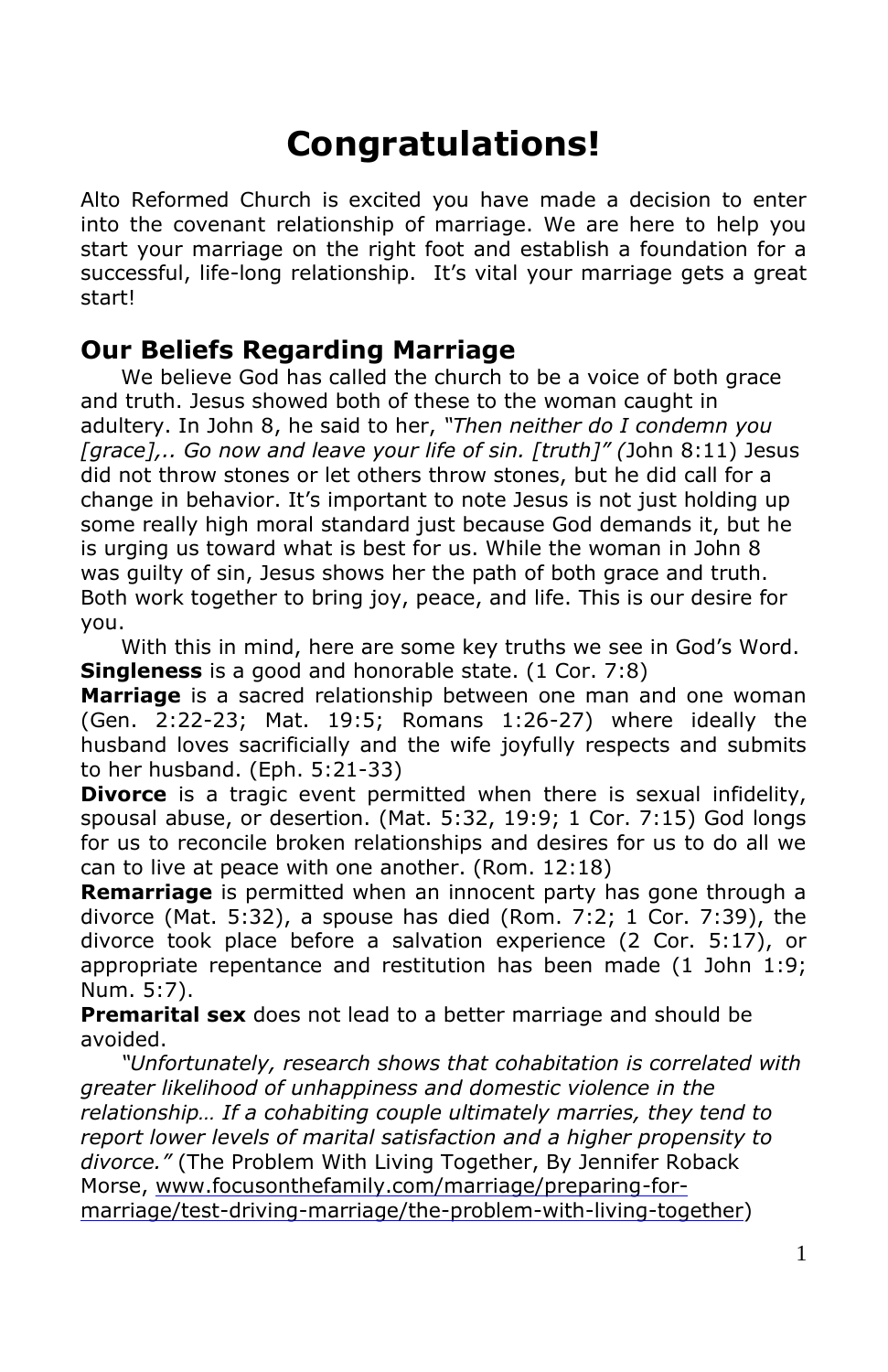Biblically, God's will is for his children to live holy lives and to abstain from sex outside of marriage.

*"There is no Hebrew or Greek word used in the Bible that precisely refers to sex before marriage. The Bible undeniably condemns adultery and sexual immorality, but is sex before marriage considered sexually immoral? According to 1 Corinthians 7:2, "yes" is the clear answer: "But since there is so much immorality, each man should have his own wife, and each woman her own husband." In this verse, Paul states that marriage is the "cure" for sexual immorality. 1 Corinthians 7:2 is essentially saying that, because people cannot control themselves and so many are having immoral sex outside of marriage, people should get married. Then they can fulfill their passions in a moral way."* ("What does the Bible say about sex before marriage?", [http://www.gotquestions.org/sex-before-marriage.html\)](http://www.gotquestions.org/sex-before-marriage.html)

Therefore, we urge couples to abstain from physical intimacy until after their wedding. We believe living together places both parties at temptation's door and causes outsiders to question the morality of Christ's Church. Couples are urged to avoid temptation by living in separate places, inviting accountability from a trusted believer, and committing oneself to purity in all areas of life. Couples struggling with purity should consider 1. keeping their engagement very short or 2. doing a small, official wedding as soon as possible with a larger public wedding celebration later.

The pastor and elders have a moral obligation to do what they believe is best for you. Therefore, at any time, the pastor or elders can refuse wedding services to a couple. Such reasons may include physical, emotional, or spiritual abuse; incompatibility of the couple; or unrepentant sin in either individual. (see 1 Cor. 5:12) This is never our desire and be assured we wish to help you along a path that leads to great joy and a great marriage.

As you reflect on where you've been, where you are, and where you are going, remember God is for you, not against you.

God Forgives: When we confess our sin, He will not only forgive, but will cleanse us from "all unrighteousness" ([1 John 1:9\)](http://biblia.com/bible/esv/1%20John%201.9). There is no sin which the blood of Christ cannot cover.

God Restores: [Joel 2:25](http://biblia.com/bible/esv/Joel%202.25) tells us that God is able to restore the years that the locust has eaten, and that's what premarital sex is—a locust that consumes our sense of self, our self-esteem, and our perception of forgiveness. God can restore all those things! [\(http://www.gotquestions.org/premarital-sex.html\)](http://www.gotquestions.org/premarital-sex.html)

God Renews: As a follower of Christ, God's Spirit is at work in you. He is nudging, convicting, encouraging, and guiding you to become more and more like Jesus. Do not be discouraged; God renews.

If you have any questions or concerns, we would be happy to speak with you. Call (920)346-5505.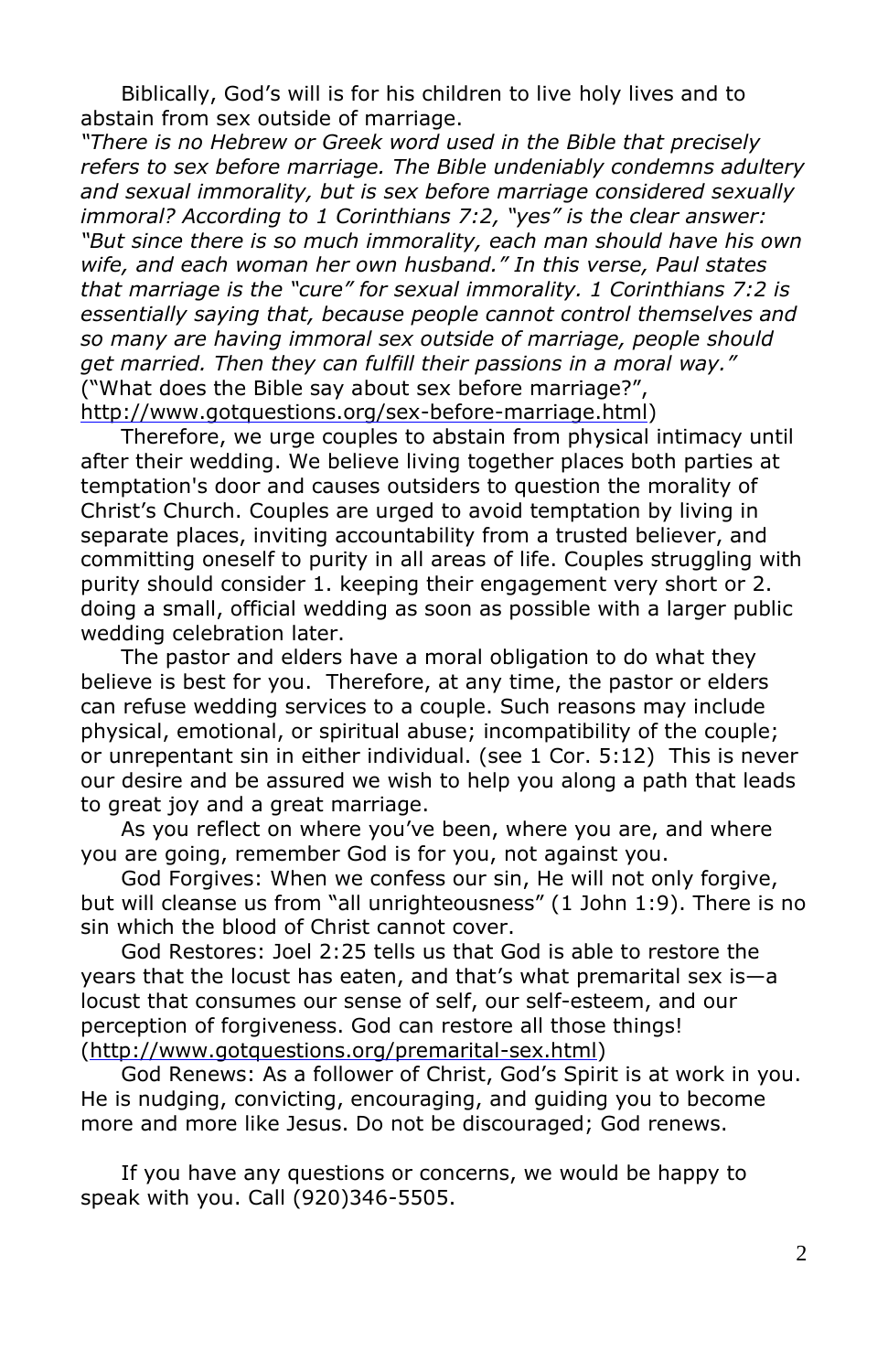## **Planning Your Wedding**

#### **Ask a Pastor to Officiate and Oversee Pre-marriage Coaching**

Guest pastors invited to officiate, assist in officiating or providing premarriage coaching are to be approved by our church's pastor and elders. They must be a professionally ordained Christian pastor and affirm our Statement of Faith.

#### **Set the Wedding Date**

Contact the church secretary with possible dates for the wedding and rehearsal. The secretary, the chairman of the deacons and the Pastor will review their calendars to set a tentative wedding date with you.

#### **Begin Pre-marriage Coaching with the Pastor**

A pastor and/or mentoring couple will hold at least 5 coaching sessions with the couple well in advance of the wedding in order that the Christian meaning of marriage be understood, and also to review all wedding arrangements. A marriage conference may take the place of some of the sessions with the pastor's approval.

#### **Begin Budgeting for your Wedding**

Weddings can be very expensive, but they do not need to be. You do not have to have flowers, cake, or dinner. Start saving now to cover things you believe God wants you to provide. You can download a helpful budget template at [http://brideside.com/blog/wedding](http://brideside.com/blog/wedding-budget/)[budget/.](http://brideside.com/blog/wedding-budget/)

We do not have a set fee for the pastor. Keep in mind the hours spent in pre-marriage coaching, preparing for the wedding, the rehearsal, and the wedding service. Mileage and hotel may be necessary expenses to cover as well.

Here are fees connected with the church. Coordinate with the church secretary to make sure individuals, recordings, and spaces are lined up at least a month before the wedding. Checks should be given before the wedding.

|                            |                              | <b>Members</b> | Non-<br>members |
|----------------------------|------------------------------|----------------|-----------------|
| <b>Pastor/Officiant</b>    | Recommended \$150<br>minimum |                | \$150           |
| <b>Marriage Assessment</b> | Required at<br>2nd coaching  | \$30           | \$30            |
| <b>Accompanist</b>         | Recommended \$100<br>minimum |                | \$100           |
| <b>Soloist</b>             | Recommended \$60<br>minimum  |                | \$60            |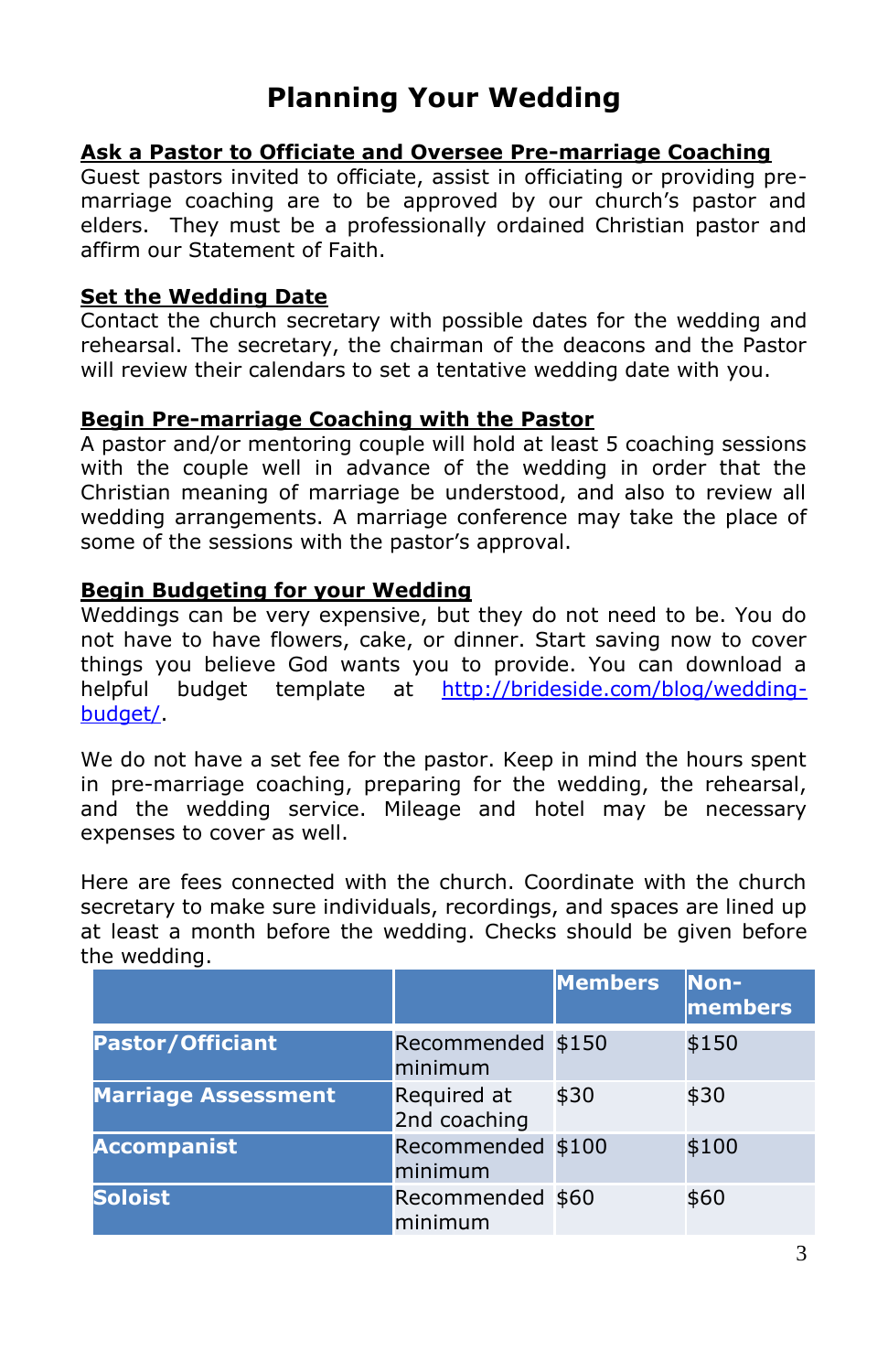|                                                 |                             | <b>Members</b> | Non-<br>members |
|-------------------------------------------------|-----------------------------|----------------|-----------------|
| <b>Audio Tech (4hrs)</b>                        | Recommended \$60<br>minimum |                | \$60            |
| <b>CD</b> (recording of service)                | each                        | \$5            | \$5             |
| <b>Video Tech (4hrs)</b>                        | Recommended \$60<br>minimum |                | \$60            |
| <b>DVD</b> (recording of<br>service)            | each                        | \$5            | \$5             |
| <b>Sanctuary &amp; Dressing</b><br><b>Rooms</b> |                             | \$0            | \$200           |
| <b>Basement for Rehearsal</b>                   |                             | \$0            | \$50            |
| <b>Basement for Reception</b>                   |                             | \$0            | \$50            |
| <b>Kitchen</b>                                  |                             | \$0            | \$100           |
| <b>TOTAL</b>                                    |                             |                |                 |

We suggest that you assign a couple of people not in the wedding party to take care of this, because the family and wedding party are busy with pictures, etc.

- If you are using the basement, you are responsible for setting up tables and chairs and returning them to their original location. Custodians will vacuum.
- Facilities are available for the wedding party to dress at the church. Upon seeing the facilities, the bride and groom may decide which rooms to use.
- The church is not responsible for the security of wedding gifts or personal items at any time before, during, or after the wedding.
- All weddings and receptions held on Saturday are to be completed by 6:00 p.m.
- Put the front of sanctuary back in place. Put all the wedding items used away in the same place and in the same condition that they were before.
- Please check all the rooms used for clothing, hangers, plastic, etc.
- If the kitchen is used, please put things away.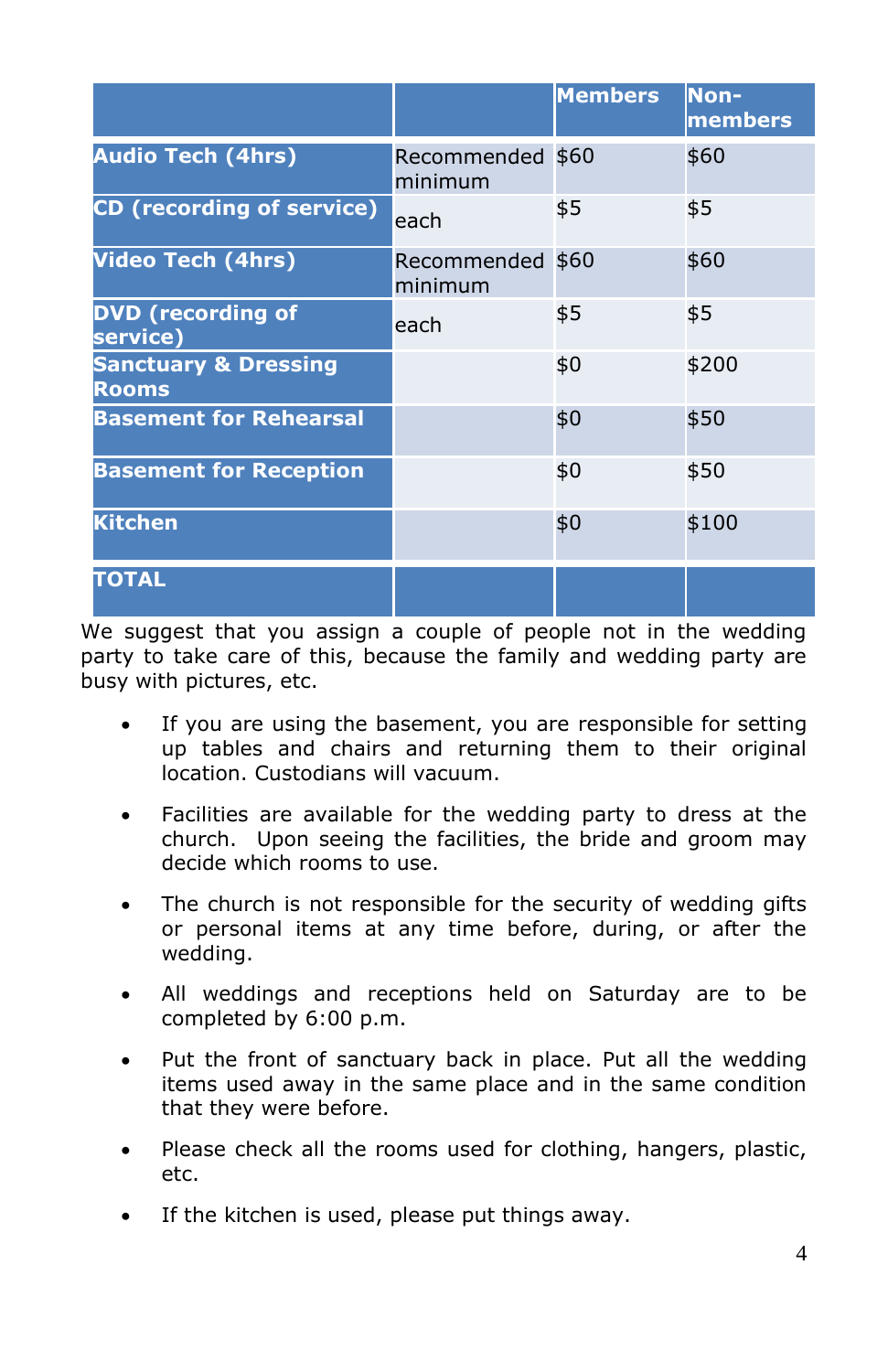#### **Decide on Music to be Played During the Service**

Our accompanists will be glad to discuss your wedding music with you. All music should be appropriate for a church setting and must be approved by the pastor. While recorded music may work, it may be a challenge with timing of the events. Fill this chart out and share it with your pastor.

| Event                            | Length            | <b>Song Title</b> | Instrument/CD |
|----------------------------------|-------------------|-------------------|---------------|
| General seating                  | 20 <sub>min</sub> |                   |               |
| Seating of the<br>grandparents   | 4min.             |                   |               |
| Seating of parents               | 4min.             |                   |               |
| Candle lighting                  | 5min.             |                   |               |
| Procession of the<br>bridesmaids | 3min.             |                   |               |
| Procession of the<br>bride       | 1min.             |                   |               |
| Unity Candle/Sand                | 4 <sub>min</sub>  |                   |               |
| <b>Special Music</b>             | 4min.             |                   |               |
| Recessional                      | $3-5$ min         |                   |               |

#### **Traditional Music Options:**

Procession in for Bride: *Trumpet Voluntary* by Jeremiah Clarke *Bridal Chorus* (Here Comes the Bride) by Richard Wagner

Procession for the Bridesmaids: *Canon in D Major* by Pachelbel *Jesu, Joy of Man's Desiring* by Bach.

Options for Grandparents and Parents: *Largo* by Handel *Prelude in C Major* by Bach.

Recessional: *Wedding March* by Mendelssohn *Hallelujah* Chorus by Handel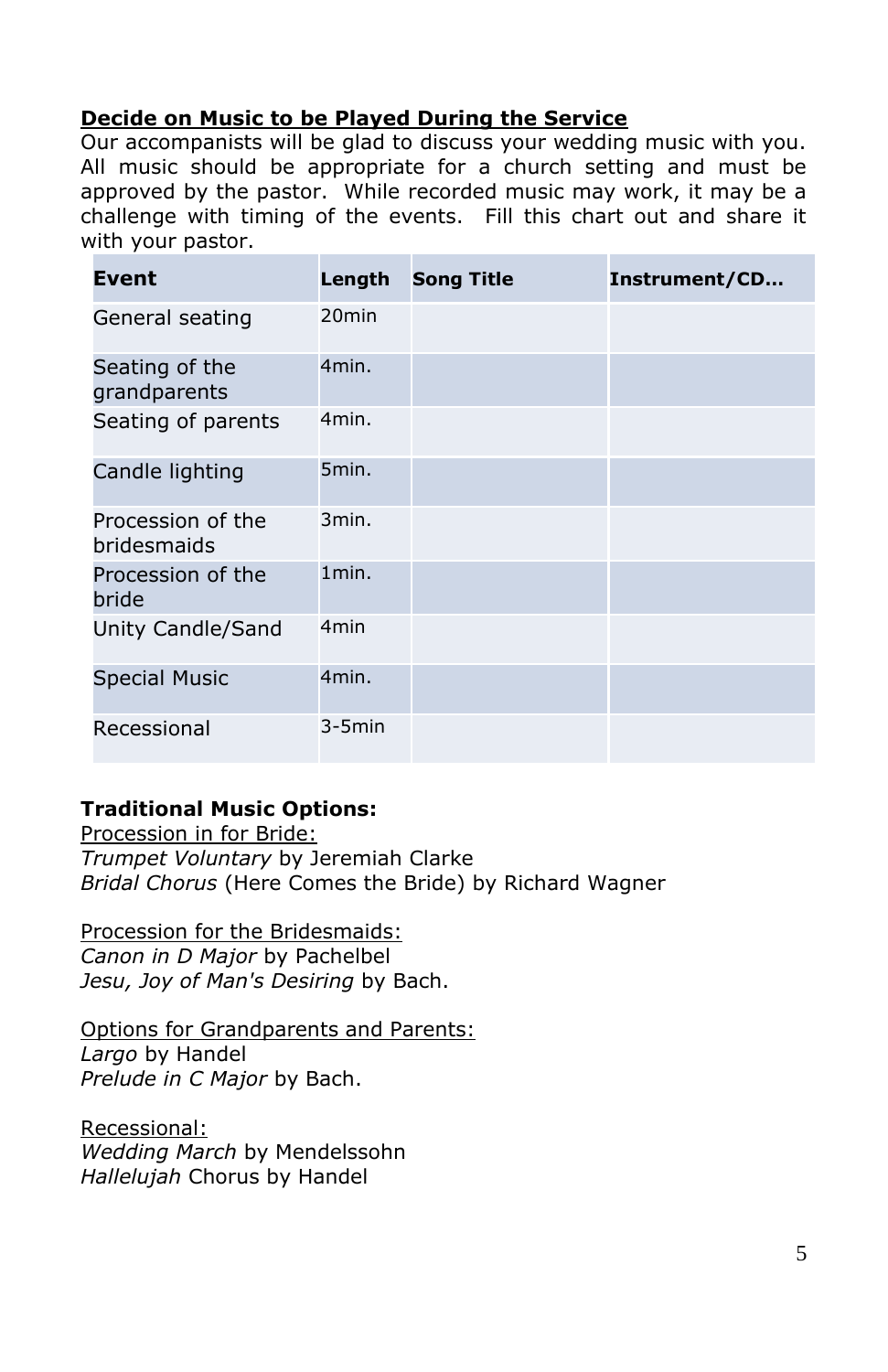#### **Accompanists**:

Peggy Bresser (Piano/Keyboard) 920-382-9648 Jenny Glewen (Piano/Keyboard) 346-2579 Gloria Mulder (Piano/Keyboard) 346-5343 Stephanie Van Wyk (Piano/Keyboard) 319-464-4673

#### **Plan the service with your Pastor**

Your pastor will work with you to select marital vows, parental vows (if you have kids), prayers, Scriptures, unity candle or blending sand… You should determine who will be a part of your service and share the "wedding participants" chart with the pastor.

Because the wedding service is a service of worship and dedication, it is suggested that no one under the age of five years old should participate. While the practice of a younger flower girl and ring-bearer is common, they frequently distract from the service of marriage rather that contribute to it.

#### **Prepare Your Invitations**

You should send these out at least a month before the wedding, but make sure your pastor has confirmed he will do the wedding. Do not assume because you met with him once and began pre-marriage coaching that he believes you should be married.

#### **Prepare Your Wedding Decorations**

A ribbon or simple arrangement of flowers may mark reserved pews. **It is imperative that there be no use of nails, wire, or adhesive tape on furnishings.**

A white runner may be used in the center aisle (usually provided by the florist). The church has two seven-candle candelabras and a unity candle with stand for use if so desired. Plastic must be used to protect the carpet from hot wax. Confetti, rice and/or birdseed are not to be thrown on any of the church property.

#### **Hire a Photographer**

Flash photography is permitted during the ceremony. However, it is requested that picture-taking be as unobtrusive as possible so that the service proceeds without distraction. Pictures may be taken on the church grounds and in the Sanctuary before the service or immediately following.